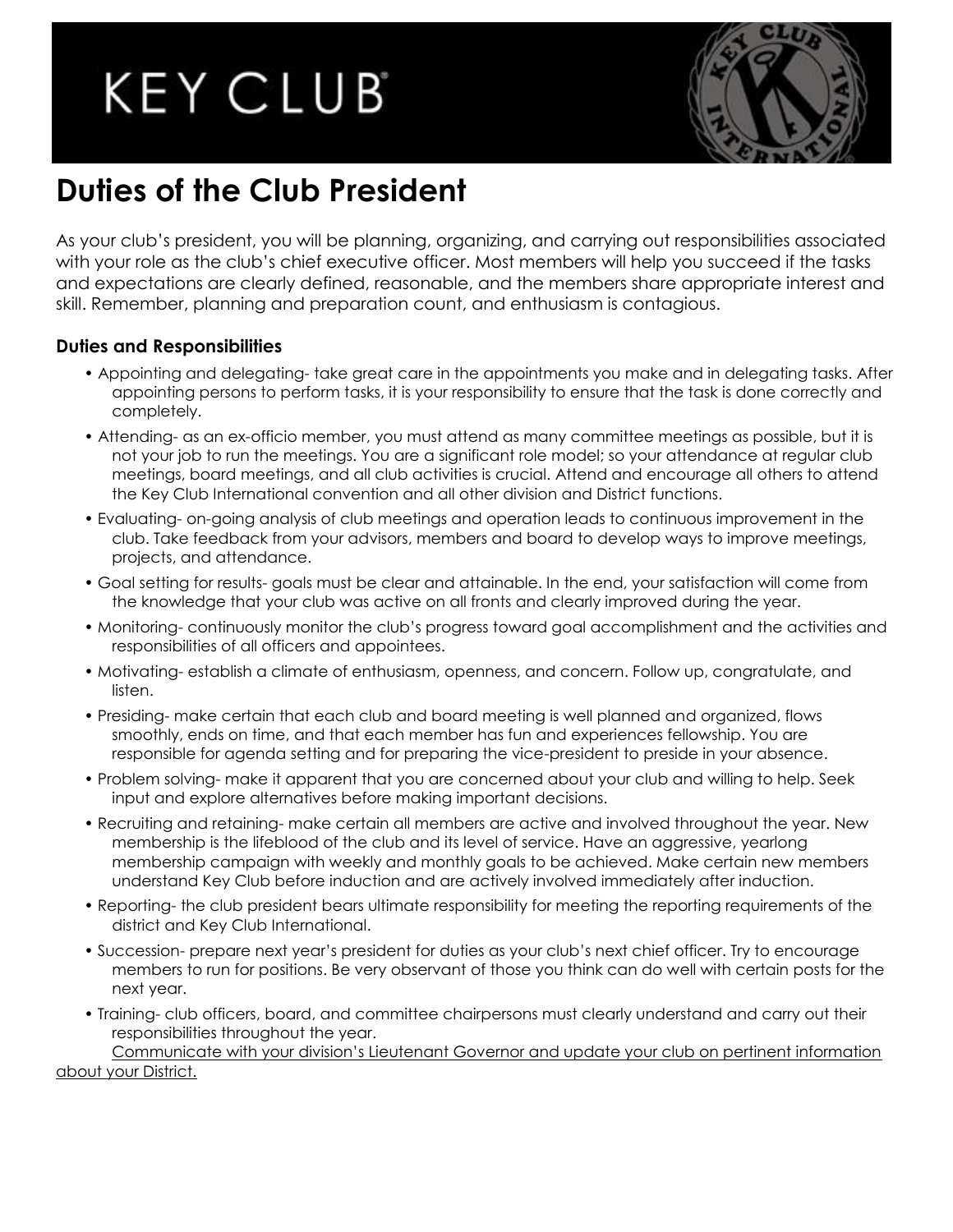# **Club President's Checklist**

### **Weekly Duties**

- Conduct and preside over a regular Key Club meeting.
- Create and abide by an agenda for your weekly meeting.
- Keep officers on task and provide assistance for committees to run smoothly.
- Lead the entire membership in a well-rounded program of activities and projects.
- Ensure that delinquent members are handled properly.
- Meet with your faculty advisor to discuss agenda points and current club issues.
- Ensure that at least two members from your club are attending each Kiwanis meeting.
- Attend as many Kiwanis meetings as possible.
- Make sure that each officer is aiding the committee to which he/she is assigned.
- Keep a file of all correspondence.
- Work alongside board members to ensure that they are doing their tasks.

#### **Monthly Duties**

- Arrange and conduct a board of directors meeting.
- Work with the committee chairs on their proposed projects for the coming month.
- Make sure all monthly reports are submitted on time.
- Communicate with the student council and school administration.
- Make a list of the coming month's activities and post it so members are aware of the schedule.
- Organize or participate in inter-clubs.

#### **Annual Duties**

- Work toward a net increase in membership over the previous year.
- Receive help and information from the past president.
- Review all Key Club educational materials.
- Become knowledgeable of parliamentary procedure.
- Establish good Kiwanis-family relations with your sponsoring Kiwanis Club and any other local branches of the K-Family.
- Review your membership roster and form committees.
- Conduct elections for class directors and representatives.
- Plan service over the summer so that projects can be started shortly after school begins, if not sooner.
- Designate a public relations committee chair and make sure your club activities are sent into the District publication and the Key Club magazine magazine.
- Verify each member paid his/her dues to both district and International and received a membership card and Member Handbook in return.